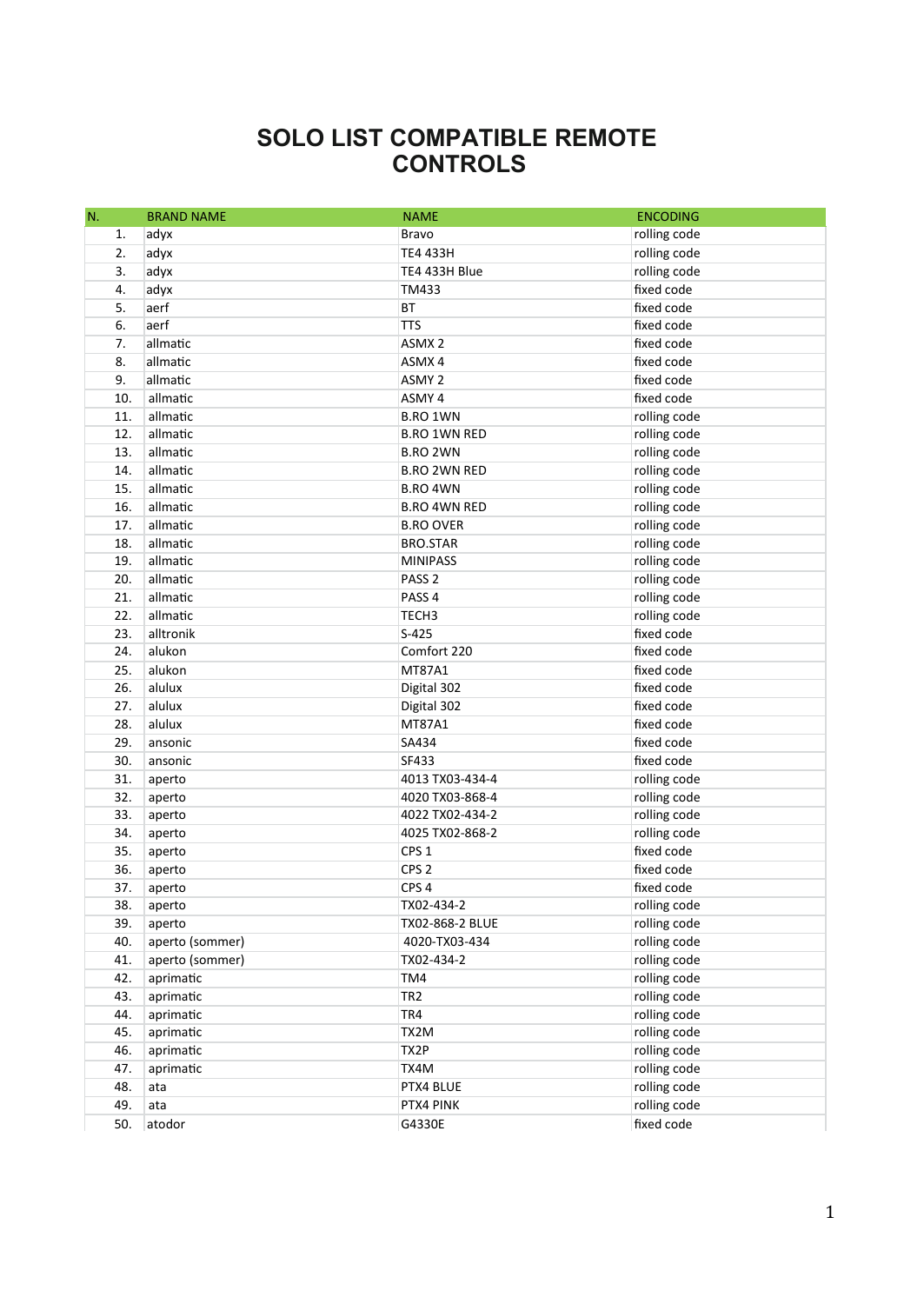| N.       | <b>BRAND NAME</b>  | <b>NAME</b>       | <b>ENCODING</b>         |
|----------|--------------------|-------------------|-------------------------|
| 51.      | atodor             | G4332E            | fixed code              |
| 52.      | atodor             | G4333E            | fixed code              |
| 53.      | atodor             | G4335E            | fixed code              |
| 54.      | autelco            | EMB               | fixed code              |
| 55.      | autelco            | <b>TX300</b>      | fixed code              |
| 56.      | autelco            | <b>TX300T</b>     | fixed code              |
| 57.      | avidsen            | 104250            | rolling code            |
| 58.      | avidsen            | 104250 OLD        | rolling code            |
| 59.      | avidsen            | 104250 RED        | rolling code            |
| 60.      | avidsen            | 104251            | rolling code            |
| 61.      | avidsen            | 104257            | rolling code            |
| 62.      | avidsen            | 104350            | rolling code            |
| 63.      | avidsen            | 654250            | rolling code            |
| 64.      | B&D                | 62170             | fixed code              |
| 65.      | B&D                | PTX4              | fixed code              |
| 66.      | ballan             | 4013              | rolling code            |
| 67.      | ballan             | <b>FM400E</b>     | fixed code              |
| 68.      | ballan             | <b>FM404B</b>     | rolling code            |
| 69.      | <b>BeB Proget</b>  | EMY <sub>N</sub>  | fixed code              |
| 70.      | <b>BeB Proget</b>  | ETY <sub>2N</sub> | fixed code              |
| 71.      | <b>BeB Proget</b>  | ETY 4N            | fixed code              |
| 72.      | becker             | <b>MICRO</b>      | fixed code              |
| 73.      | belfox             | 773               | fixed code              |
| 74.      | belfox             | 783               | fixed code              |
| 75.      | belfox             | 7834-mini         | fixed code              |
| 76.      | belfox             | DHS <sub>7</sub>  | fixed code              |
| 77.      | beninca            | Apple             | rolling code            |
| 78.      | beninca            | Cupido            | rolling code            |
| 79.      | beninca            | IO                | rolling code            |
| 80.      | beninca            | LOT A             | fixed code              |
| 81.      | beninca            | LOT W             | fixed code              |
| 82.      | beninca            | LOT WCV           | rolling code            |
| 83.      | beninca            | LOT WMS           | fixed code              |
| 84.      | beninca            | LOT X             | fixed code              |
| 85.      | beninca            | LOT XPS           | fixed code              |
| 86.      | beninca            | LOT XW            | fixed code              |
| 87.      | beninca            | ROLLKEY           | rolling code            |
| 88.      | beninca            | TO.GO QV          | rolling code            |
| 89.      | beninca            | TO.GO. WP         | fixed code              |
| 90.      | beninca            | <b>TO.GO2 VW</b>  | rolling code            |
| 91.      | beninca            | <b>TO.GO4 VW</b>  | rolling code            |
| 92.      | beninca            | <b>TWK</b>        | fixed code              |
| 93.      | beninca            | TWV               | rolling code            |
| 94.      | bernal             | <b>RCBE</b>       | fixed code              |
| 95.      | bernal             | SKJ               | fixed code              |
| 96.      | bernal             | SKXMD             | fixed code              |
| 97.      | berner torantriebe | SKX MD            | fixed code              |
| 98.      | bft                | <b>GHIBLI</b>     | rolling secure learning |
| 99.      | bft                | <b>KLEIO</b>      | rolling secure learning |
| 100. bft |                    | MITTO A           | rolling secure learning |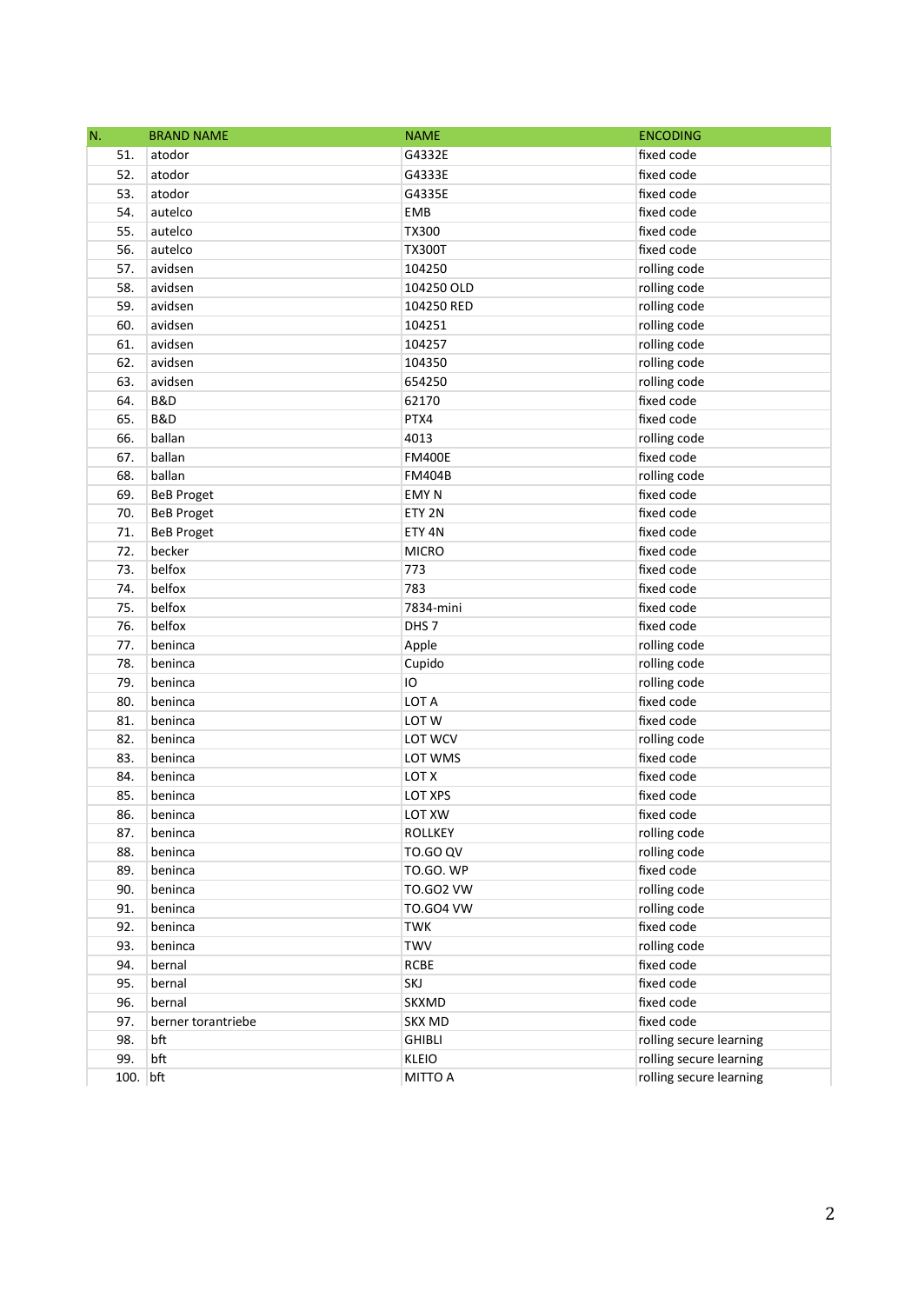| N.       | <b>BRAND NAME</b> | <b>NAME</b>         | <b>ENCODING</b>         |
|----------|-------------------|---------------------|-------------------------|
| 101. bft |                   | MITTO M             | rolling secure learning |
| 102.     | bft               | <b>MITTO RCB</b>    | rolling secure learning |
| 103.     | bft               | <b>MURALE</b>       | rolling secure learning |
| 104.     | bft               | <b>TEO</b>          | fixed code              |
| 105.     | bft               | TRC <sub>1</sub>    | rolling code            |
| 106.     | bft               | TRC <sub>2</sub>    | rolling code            |
| 107.     | bft               | TRC <sub>4</sub>    | rolling code            |
| 108.     | bft               | TX2 306             | fixed code              |
| 109.     | bft               | <b>VTM</b>          | fixed code              |
| 110.     | came              | <b>TOP432A</b>      | fixed code              |
| 111.     | came              | TOP432EE            | fixed code              |
| 112.     | came              | TOP432EV            | fixed code              |
| 113.     | came              | TOP432NA            | fixed code              |
| 114.     | came              | <b>TOP432S</b>      | fixed code              |
| 115.     | came              | <b>TOP432SA</b>     | fixed code              |
| 116.     | came              | <b>TOP434A</b>      | fixed code              |
| 117.     | came              | TOP434EE            | fixed code              |
| 118.     | came              | TOP434EV            | fixed code              |
| 119.     | came              | <b>TOP434M</b>      | fixed code              |
| 120.     | came              | TOP434NA            | fixed code              |
| 121.     | came              | TOP862NA            | fixed code              |
| 122.     | came              | <b>TWIN</b>         | fixed code              |
| 123.     | cardale doors     | 433                 | fixed code              |
| 124.     | cardale doors     | 433 II              | fixed code              |
| 125.     | cardale doors     | 433-M               | fixed code              |
| 126.     | cardale doors     | 868-4C              | fixed code              |
| 127.     | cardin            | <b>S437 TX</b>      | rolling code            |
| 128.     | cardin            | S438 TX             | fixed code              |
| 129.     | cardin            | TXQ 486             | rolling code            |
| 130.     | cardin            | <b>TXQ 486 NEW</b>  | rolling code            |
| 131.     | cardin            | TXQ S449 GREEN      | rolling code            |
| 132.     | cardin            | TXQ S449 QZ1        | rolling code            |
| 133.     | cardin            | TXQ S449 QZ2        | rolling code            |
| 134.     | cardin            | TXQ S449 QZ3        | rolling code            |
| 135.     | cardin            | TXQ S449 QZ4        | rolling code            |
| 136.     | cardin            | <b>TXQ S486 OLD</b> | rolling code            |
| 137.     | cardin            | <b>XRADO</b>        | rolling code            |
| 138.     | casali            | JA332 AMIGO         | rolling code            |
| 139.     | casali            | JA334 AMIGO         | rolling code            |
| 140.     | casit             | <b>BE HAPPY S</b>   | rolling code            |
| 141.     | casit             | BE HAPPY S AZUL     | rolling code            |
| 142.     | casit             | <b>MPSTFRC</b>      | rolling code            |
| 143.     | casit             | <b>MTE</b>          | rolling code            |
| 144.     | casit             | <b>VTM</b>          | rolling code            |
| 145.     | celinsa           | $C-2$               | fixed code              |
| 146.     | celinsa           | $DW-2$              | fixed code              |
| 147.     | celinsa           | ME                  | fixed code              |
| 148.     | celinsa           | $ME-B$              | fixed code              |
| 149.     | celinsa           | $RW-2$              | fixed code              |
| 150.     | celinsa           | SAW                 | fixed code              |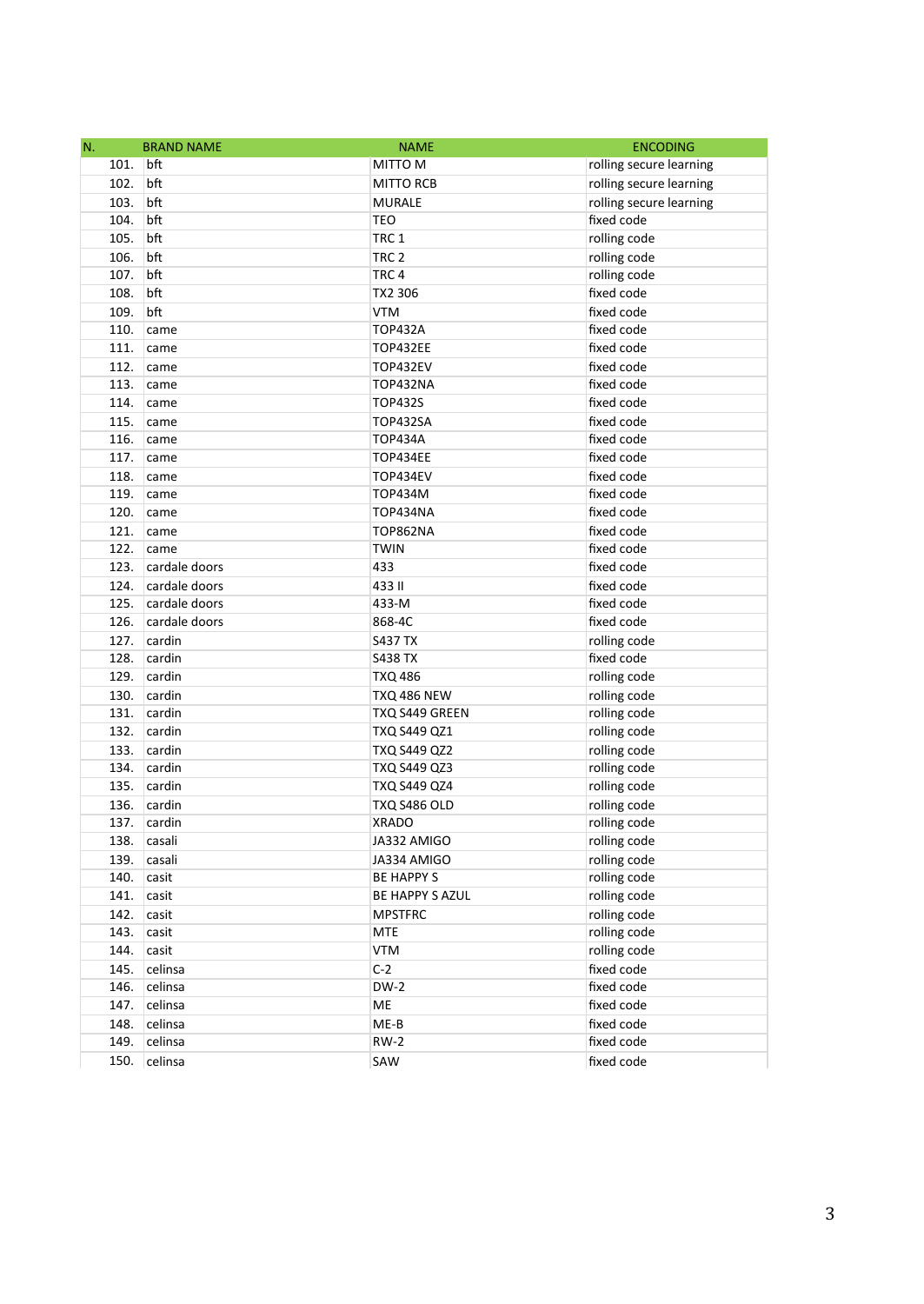| N.   | <b>BRAND NAME</b>                       | <b>NAME</b>                      | <b>ENCODING</b>          |
|------|-----------------------------------------|----------------------------------|--------------------------|
|      | 151. celinsa                            | <b>SE</b>                        | fixed code               |
|      | 152. celinsa                            | $SE-1$                           | fixed code               |
|      | 153. celinsa                            | $SE-1B$                          | fixed code               |
|      | 154. celinsa                            | SE-B                             | fixed code               |
| 155. | chamberlain/lift master/motor lift      | 4335EML                          | fixed code               |
|      | 156. chamberlain/lift master/motor lift | 433EML                           | fixed code               |
|      | 157. chamberlain/lift master/motor lift | 5433E                            | rolling code             |
|      | 158. chamberlain/lift master/motor lift | 84335EML                         | rolling code             |
|      | 159. chamberlain/lift master/motor lift | 94333E                           | rolling code             |
|      | 160. chamberlain/lift master/motor lift | 94334E                           | rolling code             |
|      | 161. chamberlain/lift master/motor lift | 94335E                           | rolling code             |
|      | 162. chamberlain/lift master/motor lift | 94335EML                         | rolling code             |
|      | 163. chamberlain/lift master/motor lift | 98685E                           | rolling code             |
|      | 164. chamberlain/lift master/motor lift | G4330E                           | fixed code               |
|      | 165. chamberlain/lift master/motor lift | <b>TX4 UNI</b>                   | rolling code             |
|      | 166. chamberlain/lift master/motor lift | <b>TXR4 UNI</b>                  | rolling code             |
|      | 167. cimesa                             | EM                               | fixed code               |
|      | 168. clemsa                             | D                                | fixed code               |
|      | 169. clemsa                             | DIGICODE MH                      | fixed code               |
|      | 170. clemsa                             | E                                | fixed code               |
|      | 171. clemsa                             | E-300                            | fixed code               |
|      | 172. clemsa                             | E-600                            | fixed code               |
|      | 173. clemsa                             | E20                              | fixed code               |
|      | 174. clemsa                             | EM                               | fixed code               |
|      | 175. clemsa                             | FA                               | fixed code               |
|      | 176. clemsa                             | FAV                              | fixed code               |
|      | 177. clemsa                             | M-60                             | fixed code               |
|      | 178. clemsa                             | MASTERCODE                       | fixed code               |
|      | 179. clemsa                             | MH                               | fixed code               |
|      | 180. clemsa                             | MH-E                             | fixed code               |
|      | 181. clemsa                             | MT                               | fixed code               |
|      | 182. clemsa                             | MT-H                             | fixed code               |
|      | 183. clemsa                             | MT-X                             | fixed code               |
|      | 184. clemsa                             | MT-Y                             | fixed code               |
|      | 185. clemsa                             | MT-Z                             | fixed code               |
|      | 186. daspi                              | <b>ZERO RC</b>                   | rolling code             |
|      | 187. dea system                         | 306                              | fixed code               |
|      | 188. dea system                         | <b>GENIE R 273</b>               | rolling code             |
|      | 189. dea system                         | <b>GENIE S</b>                   | fixed code               |
|      | 190. dea system                         | GENIE S 263L                     | fixed code               |
|      | 191. dea system                         | GOLD306                          | fixed code               |
|      | 192. dea system                         | <b>GOLDR</b>                     | rolling code             |
|      | 193. dea system                         | GOLDS                            | fixed code               |
|      | 194. dea system                         | MIO TD                           | fixed code               |
|      | 195. dea system                         | MIO TR                           | rolling code             |
|      | 196. dea system                         | <b>PUNTO 268</b>                 | fixed code               |
|      | 197. dea system                         | <b>PUNTO 278</b>                 | rolling code             |
|      | 198. delma                              | APOLLO-300-4                     | fixed code<br>fixed code |
|      | 199. delma<br>200. delma                | APOLLO-433-4<br>APOLLO-433-4 NEW | fixed code               |
|      |                                         |                                  |                          |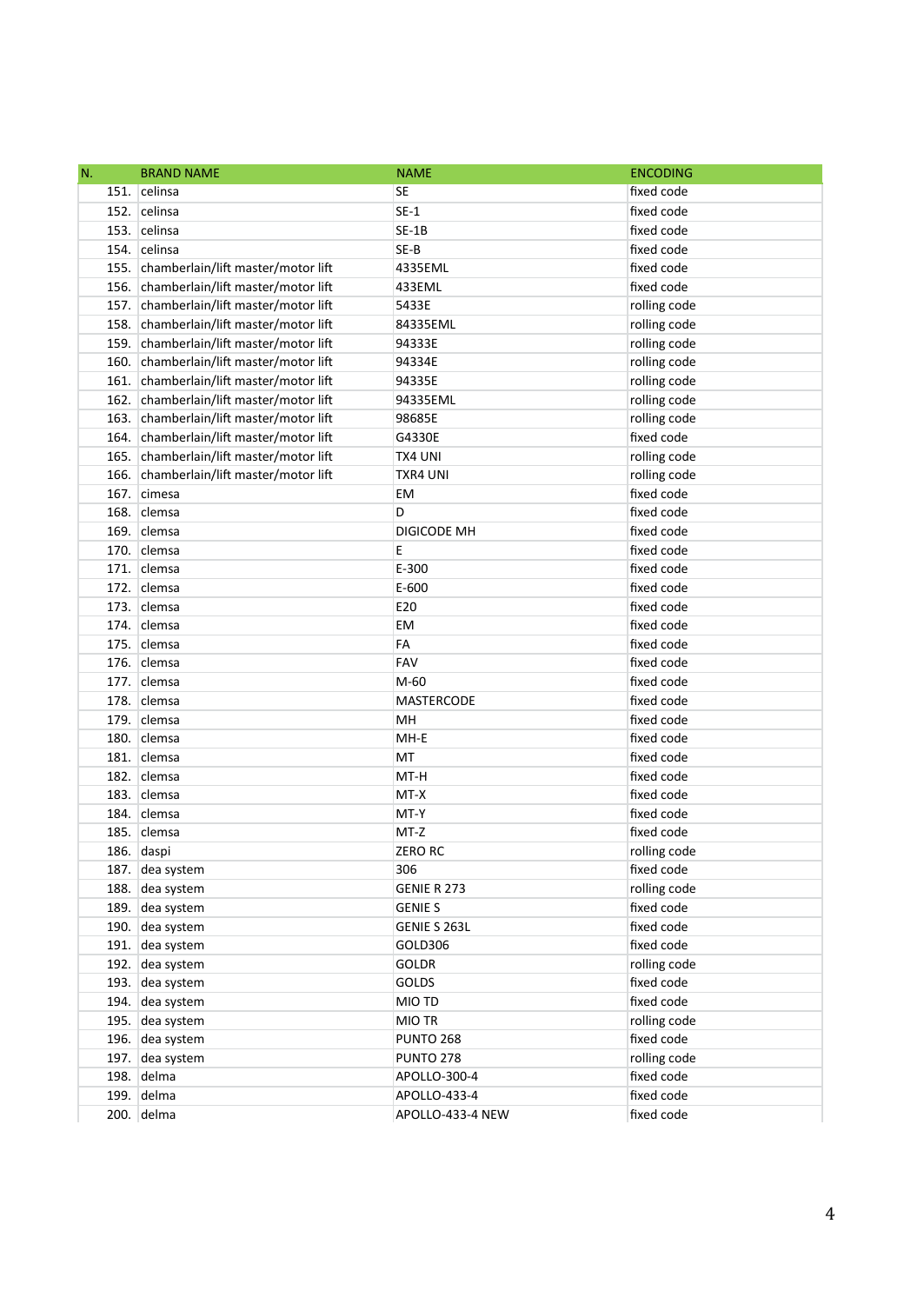| N.        | <b>BRAND NAME</b> | <b>NAME</b>          | <b>ENCODING</b> |
|-----------|-------------------|----------------------|-----------------|
|           | 201. delma        | <b>KING-433</b>      | fixed code      |
|           | 202. delma        | MIZ-300              | fixed code      |
|           | 203. delma        | MIZ-433              | fixed code      |
|           | 204. dickert      | <b>HS-868</b>        | fixed code      |
|           | 205. dickert      | HS-868 GREY          | fixed code      |
|           | 206. dickert      | IAMS-433             | fixed code      |
|           | 207. dickert      | IS-433               | fixed code      |
|           | 208. dickert      | IS-868               | fixed code      |
|           | 209. dickert      | MAHS433              | fixed code      |
|           | 210. dickert      | S10-433-AL           | fixed code      |
|           | 211. dickert      | <b>S10 AL</b>        | fixed code      |
|           | 212. dickert      | <b>S10 AL</b>        | fixed code      |
|           | 213. dickert      | S20-433-AL           | fixed code      |
|           | 214. dickert      | S20-868-AL           | fixed code      |
|           | 215. dickert      | S5-433-AL            | fixed code      |
|           | 216. dickert      | S5-868-AL            | fixed code      |
|           | 217. ditec        | <b>BIX LS2</b>       | fixed code      |
|           | 218. ditec        | <b>BIXLG</b>         | rolling code    |
|           | $219.$ ditec      | <b>BIXLP</b>         | rolling code    |
|           | $220.$ ditec      | GOL4                 | rolling code    |
|           | 221. ditec        | GOL4C                | fixed code      |
|           | 222. doorhan      | <b>TRANSMITTER 4</b> | rolling code    |
|           | 223. doormatic    | AM-300               | fixed code      |
|           | 224. doormatic    | AZ-433               | fixed code      |
|           | 225. doormatic    | <b>EURO</b>          | fixed code      |
|           | 226. ducati       | TE <sub>2</sub>      | fixed code      |
|           | 227. ducati       | <b>TPR</b>           | fixed code      |
|           | 228. ducati       | <b>TSAW</b>          | fixed code      |
|           | 229. ducati       | <b>TSAWN</b>         | fixed code      |
| 230. ece  |                   | 433 TX4              | fixed code      |
| 231. ece  |                   | <b>ECE 433</b>       | fixed code      |
|           | 232. ecostar      | $40 - 1$             | fixed code      |
|           | 233. ecostar      | $40 - 4$             | fixed code      |
|           | 234. ecostar      | <b>RSC</b>           | rolling code    |
|           | 235. ecostar      | <b>RSE</b>           | rolling code    |
|           | 236. ecostar      | <b>RSZ</b>           | rolling code    |
|           | 237. einhell      | HS433                | fixed code      |
|           | 238. e-king       | 433                  | fixed code      |
|           | 239. e-king       | 433 II               | fixed code      |
|           | 240. e-king       | 433-M                | fixed code      |
|           | 241. e-king       | 868-4C               | fixed code      |
|           | 242. e-king       | <b>TX433</b>         | fixed code      |
|           | 243. e-king       | <b>TX868</b>         | fixed code      |
| 244. elbe |                   | 50                   | fixed code      |
|           | 245. elemat       | <b>TRINARY</b>       | fixed code      |
| 246. elka |                   | SK                   | fixed code      |
| 247. elka |                   | SKX <sub>2</sub>     | fixed code      |
| 248. elka |                   | SKX4                 | fixed code      |
| 249. elka |                   | <b>SKX LC</b>        | fixed code      |
|           | 250. erone        | <b>OVALI</b>         | fixed code      |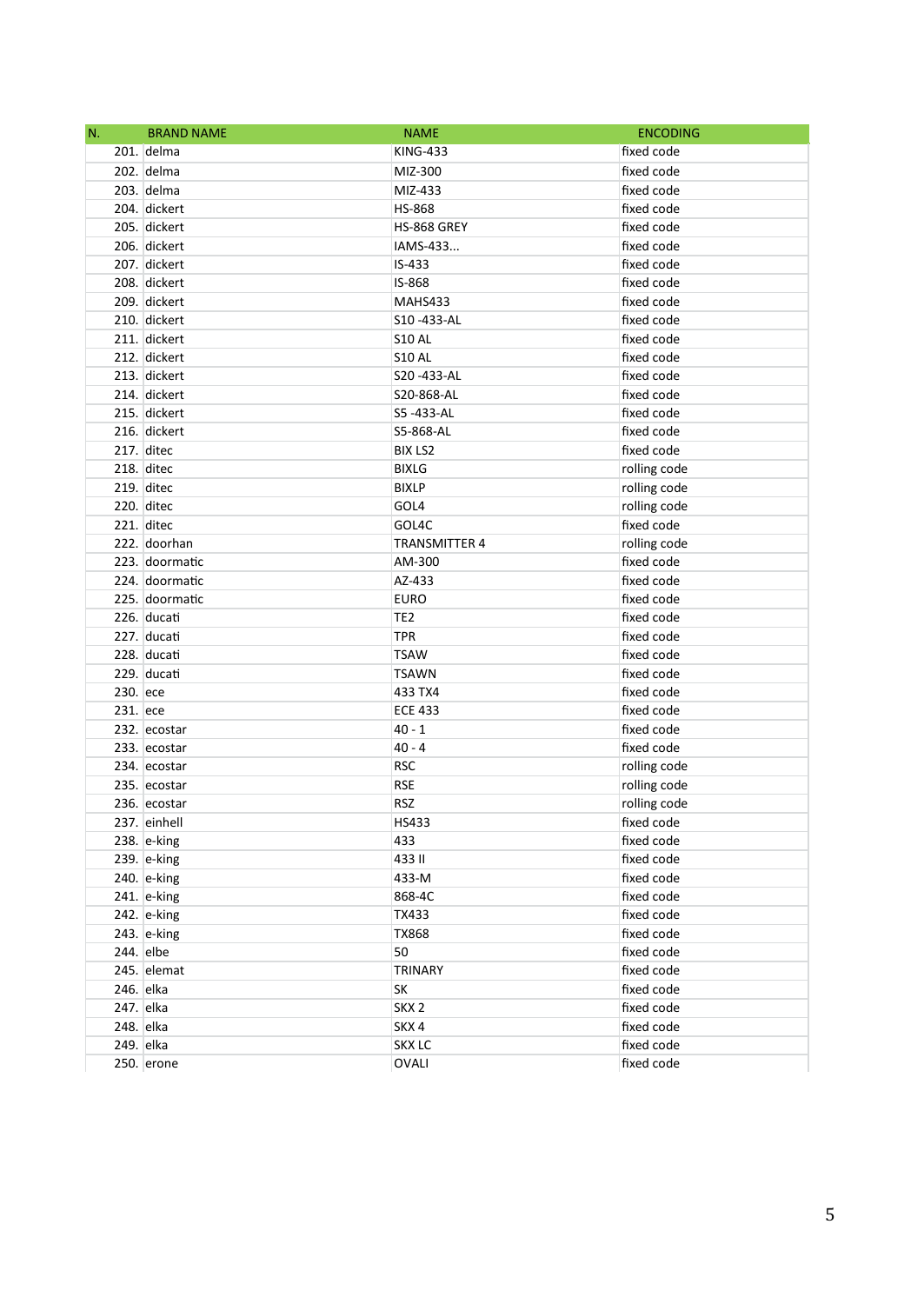| N.          | <b>BRAND NAME</b> | <b>NAME</b>           | <b>ENCODING</b> |
|-------------|-------------------|-----------------------|-----------------|
| $251.$ faac |                   | 418 1 SL              | fixed code      |
| $252.$ faac |                   | 418 2 SL              | fixed code      |
| 253. faac   |                   | 418 3 SL              | fixed code      |
| 254. faac   |                   | <b>DL2 868 SLH</b>    | hopping code    |
| 255. faac   |                   | DL4 868 SLH           | hopping code    |
| 256. faac   |                   | R40 330 NEW           | fixed code      |
| 257. faac   |                   | R40 330 OLD           | fixed code      |
| 258. faac   |                   | TM 300 1              | fixed code      |
| 259. faac   |                   | TM 300 2              | fixed code      |
| 260. faac   |                   | TM 300 3              | fixed code      |
| 261. faac   |                   | TM 3151               | fixed code      |
| 262. faac   |                   | TM 315 2              | fixed code      |
| 263. faac   |                   | TM 3153               | fixed code      |
| 264. faac   |                   | <b>TML2 433 SLH</b>   | hopping code    |
| 265. faac   |                   | <b>TML2 433 SLR</b>   | fixed code      |
| 266. faac   |                   | <b>TML4 433 SLH</b>   | hopping code    |
| 267. faac   |                   | <b>TML4 433 SLR</b>   | fixed code      |
| 268. faac   |                   | <b>XT2 433 SLH</b>    | hopping code    |
| 269. faac   |                   | XT2 433 SLH BLACK     | hopping code    |
| 270. faac   |                   | XT2 433 SLH LR        | hopping code    |
| 271. faac   |                   | XT2 433 SLH LR BLACK  | hopping code    |
| 272. faac   |                   | <b>XT2 868 SLH</b>    | hopping code    |
| 273. faac   |                   | <b>XT2 868 SLH LR</b> | hopping code    |
| $274.$ faac |                   | XT4 433 RC            | rolling code    |
| 275. faac   |                   | XT4 433 SLH           | hopping code    |
| 276. faac   |                   | XT4 433 SLH BLACK     | hopping code    |
| 277. faac   |                   | <b>XT4 433 SLH LR</b> | hopping code    |
| 278. faac   |                   | XT4 433 SLH LR BLACK  | hopping code    |
| 279. faac   |                   | <b>XT4 868 SLH</b>    | hopping code    |
| 280. faac   |                   | <b>XT4 868 SLH LR</b> | hopping code    |
|             | 281. fadini       | <b>ASTRO 433 2</b>    | fixed code      |
|             | 282. fadini       | <b>ASTRO 433 4</b>    | fixed code      |
|             | 283. fadini       | ASTRO 433M            | fixed code      |
|             | 284. fadini       | <b>JUBI 4332</b>      | rolling code    |
|             | 285. fadini       | <b>JUBI 4334</b>      | rolling code    |
|             | 286. fadini       | <b>JUBI SMALL</b>     | rolling code    |
|             | 287. ferport      | <b>TAC 80</b>         | fixed code      |
|             | 288. genius       | <b>AMIGO</b>          | hopping code    |
|             | 289. genius       | AMIGOLD               | hopping code    |
|             | 290. genius       | <b>BRAVO</b>          | rolling code    |
|             | 291. genius       | ECHO                  | rolling code    |
|             | 292. genius       | <b>JA40</b>           | fixed code      |
|             | 293. genius       | KILO <sub>2</sub>     | hopping code    |
|             | 294. genius       | KILO 4                | hopping code    |
|             | 295. gibidi       | AU1600                | rolling code    |
|             | 296. gibidi       | AU1600 WOOD           | rolling code    |
|             | 297. gibidi       | AU1610                | rolling code    |
|             | 298. gibidi       | AU1680                | rolling code    |
|             | 299. gibidi       | AU1680 WOOD           | rolling code    |
|             | 300. gibidi       | <b>DOMINO</b>         | rolling code    |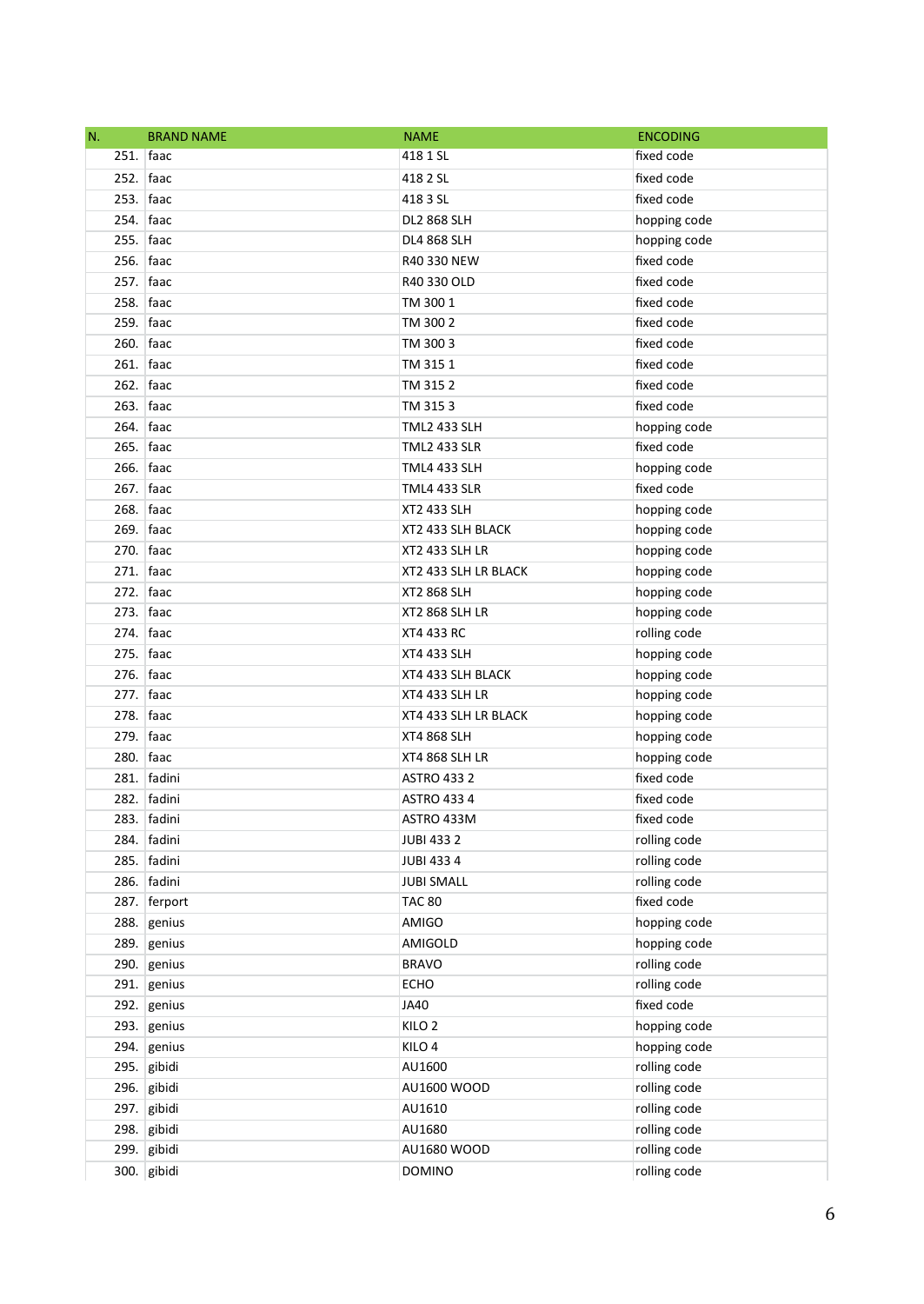| N.        | <b>BRAND NAME</b>              | <b>NAME</b>                         | <b>ENCODING</b>          |
|-----------|--------------------------------|-------------------------------------|--------------------------|
|           | 301. gibidi/open out           | L110                                | fixed code               |
|           | 302. gibidi/open out           | TMB                                 | fixed code               |
|           | 303. gibidi/open out           | <b>TSM</b>                          | fixed code               |
|           | 304. gobbato                   | RAD/B2S                             | fixed code               |
| 305. gr   |                                | GR 433                              | fixed code               |
|           | 306. gulliver                  | <b>MDRS</b>                         | fixed code               |
|           | 307. gulliver                  | <b>MDW</b>                          | fixed code               |
|           | 308. hormann                   | <b>HS868</b>                        | fixed code               |
|           | 309. hormann                   | <b>HSE 433</b>                      | fixed code               |
|           | 310. hormann                   | <b>HSM 40</b>                       | fixed code               |
|           | 311. hormann                   | <b>HSM 433</b>                      | fixed code               |
|           | 312. hormann                   | HSP4                                | fixed code               |
| 313. jcm  |                                | <b>BINARY</b>                       | fixed code               |
| 314. jcm  |                                | EB                                  | fixed code               |
| 315. jcm  |                                | EF                                  | fixed code               |
| 316. jcm  |                                | EМ                                  | fixed code               |
| 317. jcm  |                                | ET                                  | fixed code               |
| 318. jcm  |                                | GO                                  | rolling code             |
| 319. jcm  |                                | MINI GO                             | rolling code             |
| 320. jcm  |                                | <b>NEO</b>                          | rolling code             |
| 321. jcm  |                                | <b>TRIEME</b>                       | fixed code               |
|           | 322. kblue                     | ETH-TEL01                           | rolling code             |
| 323. key  |                                | 900TXB-42R                          | rolling code             |
| 324. key  |                                | <b>SUB 44R</b>                      | rolling code             |
| 325. key  |                                | <b>TXB 44R</b>                      | rolling code             |
| 326. key  |                                | TXG 44R                             | rolling code             |
|           | 327. king gates                | <b>CLIPPER</b>                      | rolling code             |
|           | 328. king gates                | <b>STYLO</b>                        | rolling code             |
|           | 329. label                     | SPYCO                               | rolling code             |
| 330. leb  |                                | <b>TCP</b>                          | fixed code               |
| 331. leb  |                                | <b>TMW</b>                          | fixed code               |
|           | 332. linear                    | LINEAR                              | fixed code               |
|           | 333. linear                    | MEGACODE                            | fixed code               |
|           | 334. marantec                  | 21R                                 | fixed code               |
|           | 335. marantec                  | D23                                 | fixed code               |
|           | 336. marantec                  | DIGITAL 21                          | fixed code               |
|           | 337. marantec                  | <b>DIGITAL 30 433</b>               | fixed code<br>fixed code |
|           | 338. marantec<br>339. marantec | <b>DIGITAL 30 868</b><br>DIGITAL 31 | fixed code               |
|           | 340. marantec                  | DIGITAL 32 868                      | fixed code               |
|           | 341. mhouse                    | GTX4                                | rolling code             |
|           | 342. mhouse                    | <b>MOOVO</b>                        | rolling code             |
|           | 343. mhouse                    | TX3                                 | rolling code             |
|           | 344. mhouse                    | TX4                                 | rolling code             |
|           |                                | <b>CLIKSTAR 53</b>                  | fixed code               |
| 346. nice | 345. motostar                  | Easy S 1                            | fixed code               |
| 347. nice |                                | Easy S 2                            | fixed code               |
| 348. nice |                                | Easy S 4                            | fixed code               |
|           |                                |                                     |                          |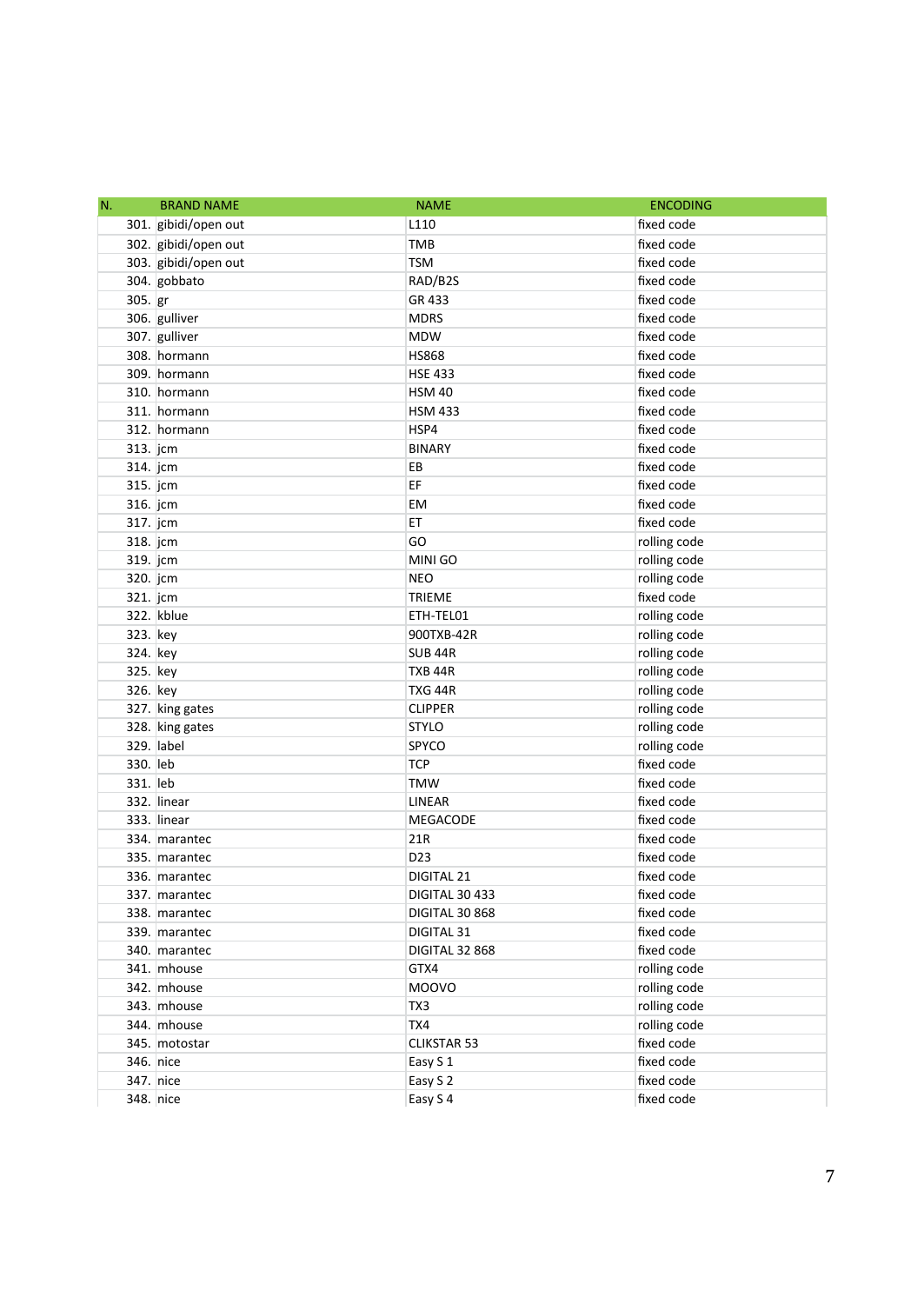| N.        | <b>BRAND NAME</b>     | <b>NAME</b>         | <b>ENCODING</b>              |
|-----------|-----------------------|---------------------|------------------------------|
| 349. nice |                       | ERA FLOR 1          | rolling code                 |
| 350. nice |                       | <b>ERA FLOR 2</b>   | rolling code                 |
| 351. nice |                       | <b>ERA FLOR 4</b>   | rolling code                 |
| 352. nice |                       | <b>ERGO</b>         | rolling code                 |
| 353. nice |                       | FLOR-S1             | rolling code                 |
| 354. nice |                       | FLOR-S <sub>2</sub> | rolling code                 |
| 355. nice |                       | FLOR-S4             | rolling code                 |
| 356. nice |                       | SMILO               | rolling code                 |
| 357. nice |                       | <b>VERY-VR</b>      | rolling code                 |
|           | 358. nologo           | BANDY-H             | rolling code                 |
|           | 359. nologo           | EKO-EH              | rolling code                 |
|           | 360. nologo           | EKO-H               | rolling code                 |
|           | 361. nologo           | SMART-H             | rolling code                 |
|           | 362. nologo           | SMILE-H             | rolling code                 |
|           | 363. norton           | <b>NEO</b>          | rolling code                 |
|           | 364. novoferm         | <b>HS 43-1E</b>     | fixed code                   |
|           | 365. novoferm         | <b>HS 43-2E</b>     | fixed code                   |
|           | 366. novoferm         | <b>HS 43-3E</b>     | fixed code                   |
|           | 367. novoferm         | <b>HS 43-4E</b>     | fixed code                   |
|           | 368. novoferm         | M512                | fixed code                   |
|           | 369. novoferm         | <b>MCHS</b>         | rolling code                 |
|           | 370. novoferm         | MICRO-NOVOTRON 502  | rolling code                 |
|           | 371. novoferm         | MICRO-NOVOTRON 504  | rolling code                 |
|           | 372. novoferm         | Mini-Novotron 40    | fixed code                   |
|           | 373. novoferm         | MINI-NOVOTRON 502   | rolling code                 |
|           | 374. novoferm         | MINI-NOVOTRON 504   | rolling code                 |
|           | 375. novoferm         | <b>MNHS</b>         | rolling code                 |
|           | 376. novoferm         | Novotron 202 MB     | fixed code                   |
| 377. 0&o  |                       | <b>ELIOT</b>        | rolling code                 |
| 378. 0&o  |                       | <b>RAY</b>          | rolling code                 |
| 379. 0&o  |                       | T.COM R4-2          | rolling code                 |
| 380. 0&o  |                       | <b>T.COM R8-2</b>   | rolling code                 |
| 381. 0&0  |                       | TWIN                | rolling code                 |
| 382. 0&0  |                       | <b>TX</b>           | rolling code                 |
| 383.      | portamatic            | <b>MPH</b>          | fixed code                   |
| 384.      | portamatic            | <b>MPSA</b>         | fixed code                   |
|           | 385. portamatic       | <b>MPSN</b>         | fixed code                   |
| 386.      | prastel               | <b>BFOR</b>         | rolling code                 |
|           | 387. prastel          | <b>KMFT</b>         | fixed code                   |
| 388.      | prastel               | <b>KMFTP</b>        | fixed code                   |
| 389.      | prastel               | <b>MPSTFE</b>       | fixed code                   |
| 390.      | prastel               | <b>MPSTFE RE</b>    | fixed code                   |
| 391.      | prastel               | <b>MPSTFE RJ</b>    | fixed code                   |
| 392.      | prastel               | <b>MPSTLE</b>       | rolling code                 |
|           | 393. prastel          | MPSTP2E             | rolling code                 |
| 394.      | prastel               | <b>MTE</b>          | rolling code                 |
|           | 395. prastel          | <b>TCE</b>          | rolling code<br>rolling code |
| 396.      | prastel<br>397. proem | TRQ-P<br>ERC/ACD    | fixed code                   |
|           |                       |                     |                              |
|           | 398. pujol            | ET                  | fixed code                   |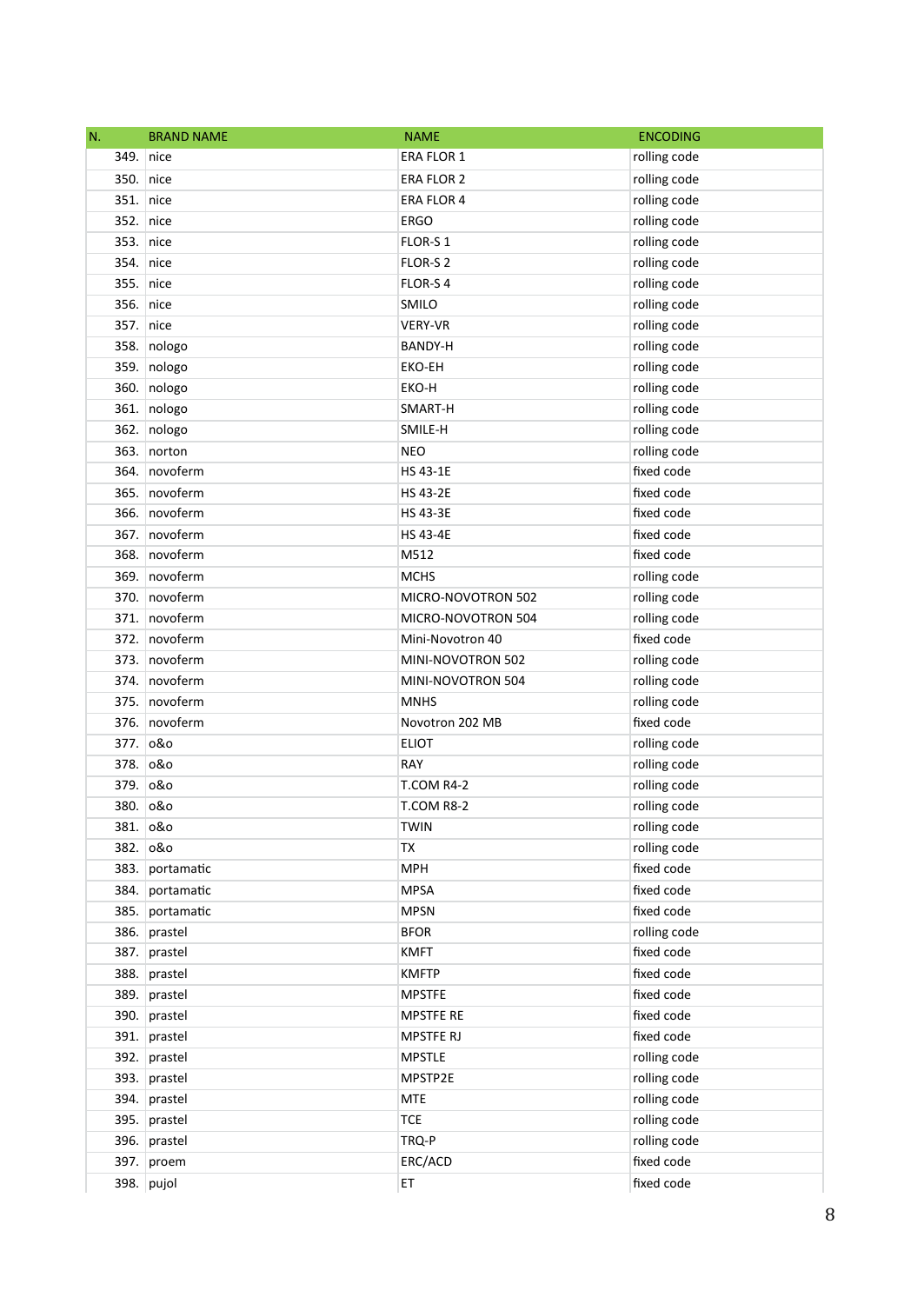| N.         | <b>BRAND NAME</b> | <b>NAME</b>          | <b>ENCODING</b> |
|------------|-------------------|----------------------|-----------------|
|            | 399. pujol        | <b>NEO</b>           | rolling code    |
|            | 400. pujol        | P15                  | fixed code      |
|            | 401. pujol        | <b>TWIN</b>          | rolling code    |
|            | 402. pujol        | VARIO                | rolling code    |
|            | 403. pujol        | <b>VARIO MARS</b>    | rolling code    |
|            | 404. pujol        | VARIO OCEAN          | rolling code    |
| 405. rib   |                   | LITHIO               | rolling code    |
| 406. rib   |                   | <b>MOON</b>          | fixed code      |
| 407. rib   |                   | <b>SUN</b>           | fixed code      |
|            | 408. roger        | <b>TX10</b>          | fixed code      |
|            | 409. roper        | <b>NEO</b>           | rolling code    |
| 410. sea   |                   | EC 433               | fixed code      |
| 411. seav  |                   | <b>BE HAPPY RS</b>   | rolling code    |
| 412. serai |                   | <b>SER 310</b>       | fixed code      |
| 413. serai |                   | Serai OG/28          | fixed code      |
| 414. serai |                   | Serai OG/48          | fixed code      |
| 415. serai |                   | Serai OG/62          | fixed code      |
| 416. serai |                   | Serai OG/64          | fixed code      |
|            | 417. silvelox     | Mhz 07 RC            | rolling code    |
|            | 418. silvelox     | Mhz 2007             | rolling code    |
|            | 419. silvelox     | <b>QUARZ SAW</b>     | rolling code    |
|            | 420. simba        | RC                   | fixed code      |
|            | 421. siminor      | <b>CVX</b>           | fixed code      |
|            | 422. somfy        | 433-NLT2 RTR         | rolling code    |
|            | 423. somfy        | 433-NLT4 BEIGE       | rolling code    |
|            | 424. somfy        | ALARMA               | rolling code    |
|            | 425. somfy        | <b>CVX</b>           | fixed code      |
|            | 426. somfy        | K-EASY               | rolling code    |
|            | 427. somfy        | <b>K-EASY NEW</b>    | rolling code    |
|            | 428. somfy        | <b>K-EASY OLD</b>    | rolling code    |
|            | 429. somfy        | <b>KEY GO RTS</b>    | rolling code    |
|            | 430. somfy        | <b>KEYTIS RTS</b>    | rolling code    |
|            | 431. somfy        | <b>KEYTIS RTS NS</b> | rolling code    |
|            | 432. somfy        | <b>MITTO</b>         | rolling code    |
|            | 433. somfy        | <b>TELIS RTS</b>     | rolling code    |
|            | 434. somfy        | TS 433               | fixed code      |
|            | 435. somfy        | TX2 433              | rolling code    |
|            | 436. sommer       | 4010                 | rolling code    |
|            | 437. sommer       | 4020                 | rolling code    |
|            | 438. sommer       | 4025 433             | rolling code    |
|            | 439. sommer       | 4025 868             | rolling code    |
|            | 440. sommer       | 4026                 | rolling code    |
|            | 441. stagnoli     | KALLISTO             | rolling code    |
|            | 442. stagnoli     | <b>VENUS</b>         | rolling code    |
|            | 443. stagnoli     | ZEUS                 | fixed code      |
| 444. TAU   |                   | 250 SLIM RP          | rolling code    |
| 445. TAU   |                   | 250 T4 RP            | rolling code    |
|            | 446. tedsen       | SKJ                  | fixed code      |
|            | 447. tedsen       | SKX DL               | fixed code      |
|            | 448. tedsen       | SKX HD               | fixed code      |